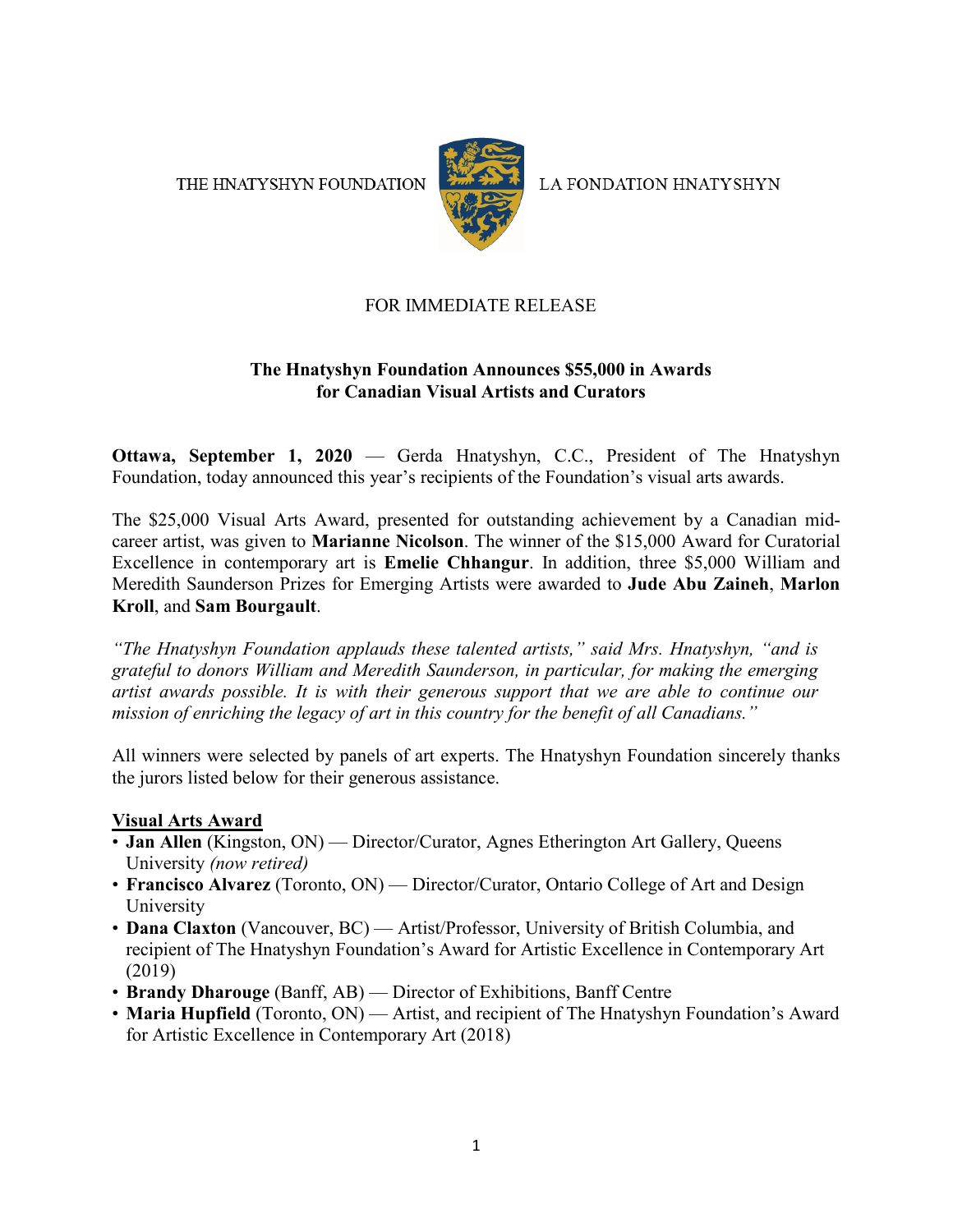## **Award for Curatorial Excellence**

- **Pamela Edmonds** (Hamilton, ON) Senior Curator, McMaster Museum of Art
- **Dominique Fontaine** (Montreal, QC) Curator/ Founding Director, aPOSteRIORI
- **Ann MacDonald** (Toronto, ON) Director/Curator, Doris McCarthy Gallery, and Associate Professor, University of Toronto
- **Chantal Pontbriand** (Montreal, QC) Independent Curator and art critic

#### **William and Meredith Saunderson Prizes for Emerging Artists**

• **Catherine Bédard** (Paris, France) — Exhibition Curator/Deputy Director of the Canadian Cultural Centre, Canadian Embassy, Paris, and 2019 recipient of The Hnatyshyn Foundation's Award for Curatorial Excellence in Contemporary Art

The Hnatyshyn Foundation is a private charity established by the late Right Honourable Ramon John Hnatyshyn, Canada's twenty-fourth Governor General. The Foundation assists emerging and established artists, in all disciplines, with their training and professional development, and promotes the importance of the arts in Canadian society. Its programs are funded by donations from government, foundations, corporations and individuals. Since it began programming in 2005, the Foundation has provided more than \$3.6 million in support to Canadian visual artists, performing artists and curators.

For more information about the programs of The Hnatyshyn Foundation, please contact:

Danielle Boily-Desovski, Executive Director The Hnatyshyn Foundation (613) 233-0108 [director@rjhf.com](mailto:director@rjhf.com) [www.rjhf.com](http://www.rjhf.com/)

-30-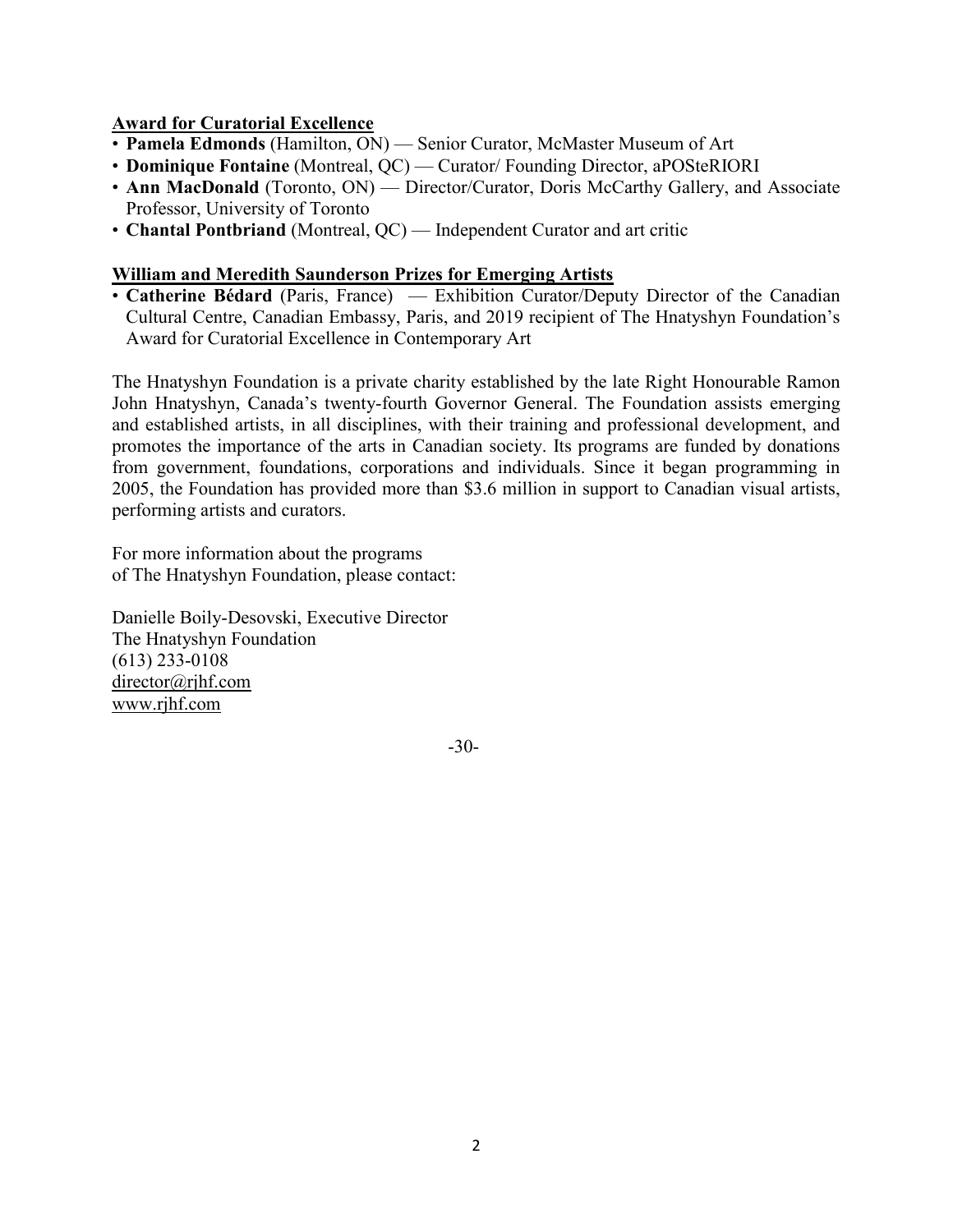#### **About the Laureates**

#### **Marianne Nicolson**



Marianne Nicolson (Dzawada'enuxw) holds a Ph.D. in Linguistics and Anthropology from the University of Victoria, and is a well-known visual artist. She uses her academic and artistic practice as a platform to advocate for Indigenous linguistic and cultural resurgence.

All of her work is political in nature, and seeks to uphold a traditional Kwakwaka'wakw philosophy and worldview, through contemporary media and technologies. Her work has been presented at the 17th Biennale

of Sydney, the Vancouver Art Gallery, the National Museum of the American Indian in New York, Nuit Blanche in Toronto, Museum Arnhem in the Netherlands, and many others. Monumental public works by Nicolson can be seen at Vancouver International Airport, the Canadian Embassy in Paris, and the Canadian Embassy in Amman, Jordan.

## **Emelie Chhangur**



Curator, writer, and artist Emelie Chhangur, is the newly appointed Director and Curator of the Agnes Etherington Art Centre in Kingston, Ontario. This appointment follows a vibrant and socially engaged curatorial career at the Art Gallery of York University (AGYU).

At AGYU, Chhangur led reorientation of the gallery as a civic, community-facing, ethical space, driven by social process and intersectional collaboration. She also founded the gallery's residency

program, and has received 25 OAAG (Ontario Association of Art Galleries) awards for her contributions in writing, publishing, exhibition-making, and public and educational programming.

Over the past 20 years, Chhangur has emerged as a leading voice for experimental curatorial practice in Canada, and is celebrated nationally and internationally for her process-based, participatory curatorial projects.

#### **Jude Abu Zaineh**



Jude Abu Zaineh is a Palestinian-Canadian multidisciplinary artist and cultural worker. Her practice relies on the use of art, food, and technology to explore meanings of culture, displacement, diaspora, and belonging. She examines ideals of home and community, while working to develop aesthetics rooted in her childhood and upbringing in the Middle East.

Abu Zaineh was one of the first artists to be selected for a collaborative residency with the Ontario Science Centre and MOCA Toronto. She has

presented her work nationally and internationally at venues including Cultivamos Cultura in São